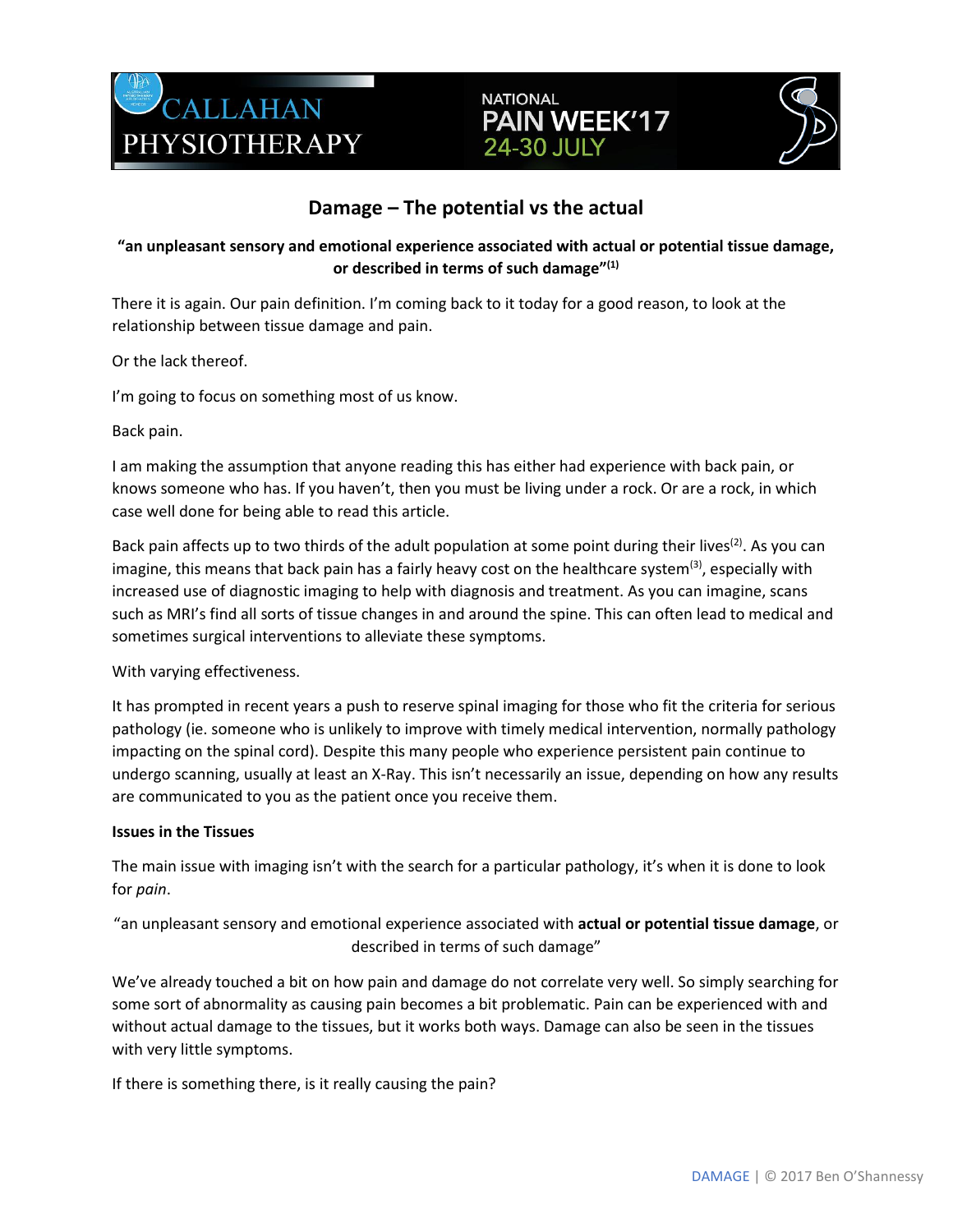How do we know it hasn't been there for longer than the pain, and is therefore having little effect on it?

Everything needs to be taken in context.

Here is a table people might find interesting:

| <b>Imaging Finding</b>    | Age (yr) |     |     |     |     |     |     |
|---------------------------|----------|-----|-----|-----|-----|-----|-----|
|                           | 20       | 30  | 40  | 50  | 60  | 70  | 80  |
| <b>Disk degeneration</b>  | 37%      | 52% | 68% | 80% | 88% | 93% | 96% |
| Disk signal loss          | 17%      | 33% | 54% | 73% | 86% | 94% | 97% |
| Disk height loss          | 24%      | 34% | 45% | 56% | 67% | 76% | 84% |
| Disk bulge                | 30%      | 40% | 50% | 60% | 69% | 77% | 84% |
| <b>Disk protrusion</b>    | 29%      | 31% | 33% | 36% | 38% | 40% | 43% |
| Annular fissure           | 19%      | 20% | 22% | 23% | 25% | 27% | 29% |
| <b>Facet degeneration</b> | 4%       | 9%  | 18% | 32% | 50% | 69% | 83% |
| Spondylolisthesis         | 3%       | 5%  | 8%  | 14% | 23% | 35% | 50% |

# Prevalence of imaging findings in asymptomatic patients

Brinjikji, W..... (2015). Systematic literature review of imaging features of spinal degeneration in asymptomatic populations. American Journal of Neuroradiology, 36(4), 811-816. https://www.ncbi.nlm.nih.gov/pmc/articles/PMC4464797/

What we see above is a table of imaging results from investigations conducted on asymptomatic individuals. These are people who have *no symptoms*. Yet we see what we see above.

Two of most interesting lines to me are 'disc degeneration' and 'disc bulge'.

The very first part of the table shows that 37% of people in their 20's have disc degeneration. 37%! That's more than a third. Your first thought might be that this a lot of people with degeneration, but it should really be this:

*Surely there isn't 37% of the 20-year-old population with limiting back pain?*

And you'd be right, because there isn't. Remember, all of the people in this study had no symptoms.

No pain.

So that means 37% of young people have degeneration and no pain. 30% of them have a disc bulge. Still no pain.

If we move up the other end 96% of 80-year-old have disc degeneration, and 84% have a disc bulge. Now obviously as you get older these would be more common, but remember, these people are *asymptomatic*. Even if they weren't, I'm sure 96% of 80-year-olds don't have crippling back pain.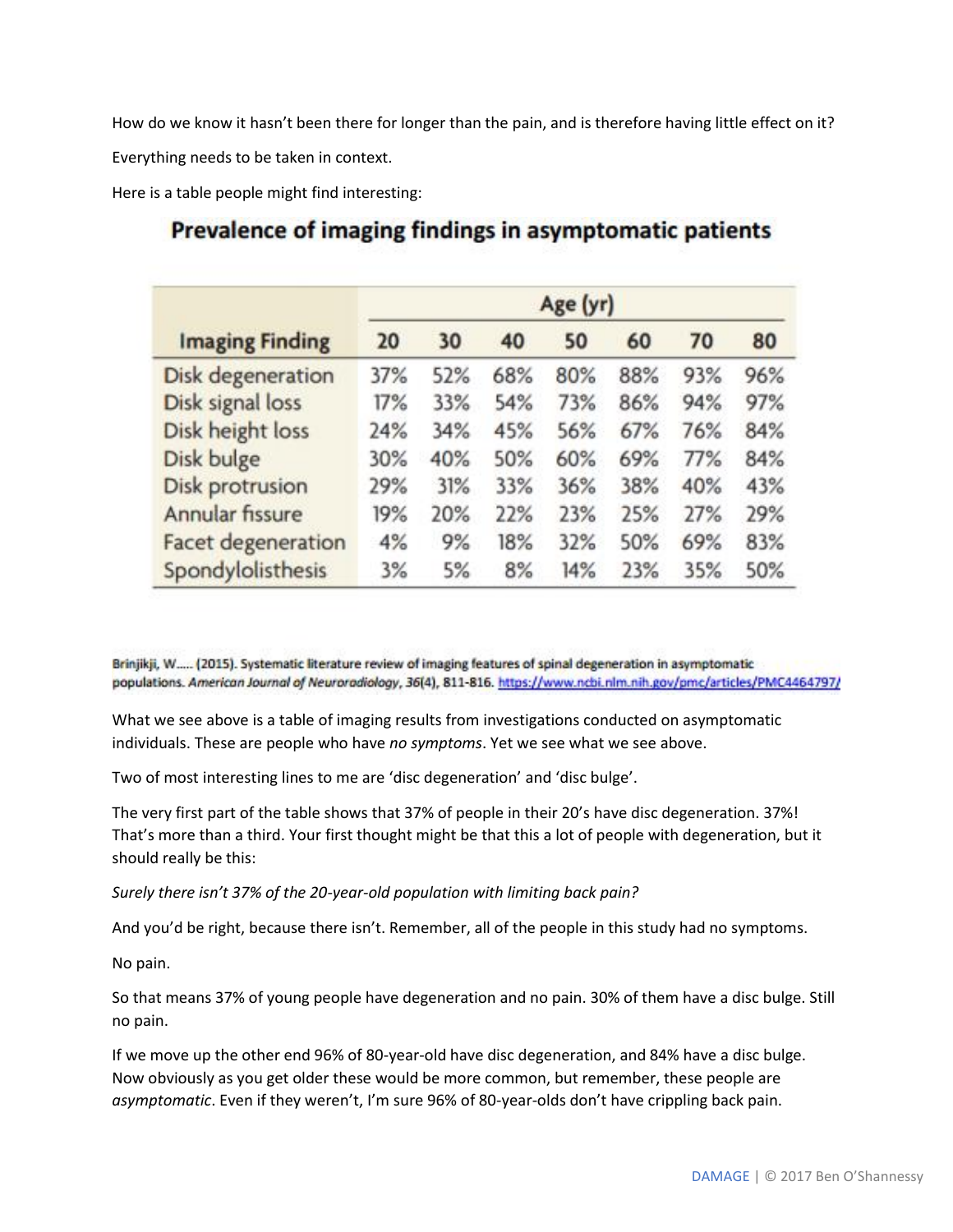#### So what's going on?

It comes back to threat.

As we've seen, whenever the body produces a pain experience, it feels there is a threat or potential danger. Which means what is actually going on structurally is only part of the picture. If you have disc degeneration in your spine, yet your body doesn't see this as a threat, why would it be worth you experiencing pain? The same would go for any disc bulge.

Quite often, if these changes happen slowly over time, then they may be seen as less threatening then something like a sudden spinal fracture, so pain is a less likely outcome.

Now that isn't to say that someone who has degenerative change of the spine, or a disc bulge, won't experience pain. It's more saying that having any of these things listed on the table show on imaging does not guarantee that is the *reason* you have pain.

#### **Strange Diseases**

While I'm on the topic, I thought it would be worth touching on something which I see occasionally come through. I would have thought this would no longer be happening, but it still seems to, and I think it is quite misleading.

And that is the diagnosis of 'Degenerative Disc Disease'.

Occasionally someone comes up with an X-Ray report which has this diagnosis on it. Less than there used to be, but it still happens.

Firstly, *this is not a real thing.*

By that I don't mean degeneration doesn't happen, I just mean that it's not a *disease.*

Calling it a disease implies that it is abnormal, dangerous and likely to worsen.

You know what it is? Normal.

It is generally the normal aging of the spine. Look at the table above. 37% of 20-year-olds have degenerative discs, and that gets higher as we get older. Over this time, natural changes occur due changes in stresses on the spine and the body's response to these. Most of the time this doesn't result in pain.

The big problem I have with it is this. If you were someone who has had a bit of niggling back pain, or even some ongoing back pain, and you have an X-Ray which gives you this diagnosis, how might that affect your pain? Is it going to help? Not likely. What it might do is make you worry, it might make you change the way you move, or even develop a fear of hurting it further. If we look back at the way the brain is involved in pain, do you think it might now seem more of a potential threat?

I would think so.

I'm not saying the information isn't helpful sometimes, but it needs to be explained well and understood, often so you don't think your back is worse than it is. As Dr Stuart McGill (the Canadian Professor of Spine Biomechanics, not the cricketer) once said: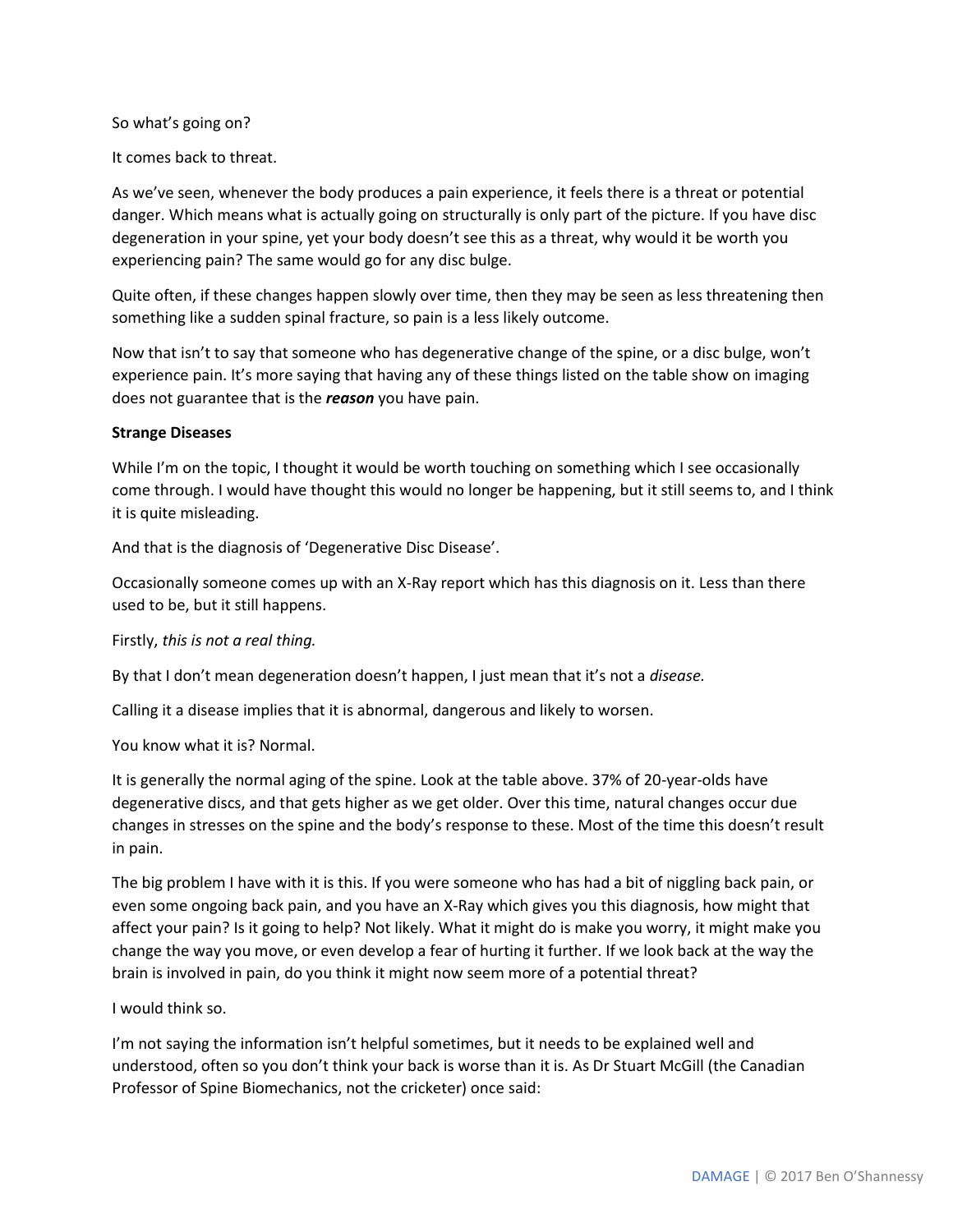## **"A 'degenerative disc disease' diagnosis is the equivalent of telling your mother-in-law with wrinkles that she has "degenerative face disease!"(5) .**



I feel it would be a brave (or foolish) person to do so.

**If you** *do* **use that line on your mother in law, don't appeal to me(6) .**

#### **Further** *Disc***-ussion**

Talking about 'discs' is probably a bit of a misleading thing in this context. In most people's minds, intervertebral discs are quite delicate structures which, with the slightest wrong movement, may explode inside your spine in a shower of squishy goo.

I think this is partly due to the way we (myself included in the past) have described them with bad analogies.

Blown-up water balloons or jam donuts being common ones

They are much stronger than this (though I'm not sure whether they are tastier than jam donuts). Most drawings show discs sitting between the vertebrae in a sort of loose fit. In reality, they are firmly integrated with adjacent vertebrae, and are made of similar material to your ear along with some super strong ligament<sup>(7)</sup>. This means they aren't delicate at all, and if you've seen people playing sport, particularly, Olympic weightlifters in action, it's easy to see that.

They also heal just like other tissues, albeit a bit more slowly. Generally, they are always a bit tatty around the edges, and age-related changes are often indistinguishable from injury changes (7). There is a better nerve supply in the surrounding tissues than the disc itself, so danger signals are more likely to come from irritation of these tissues.

#### **Back on Track**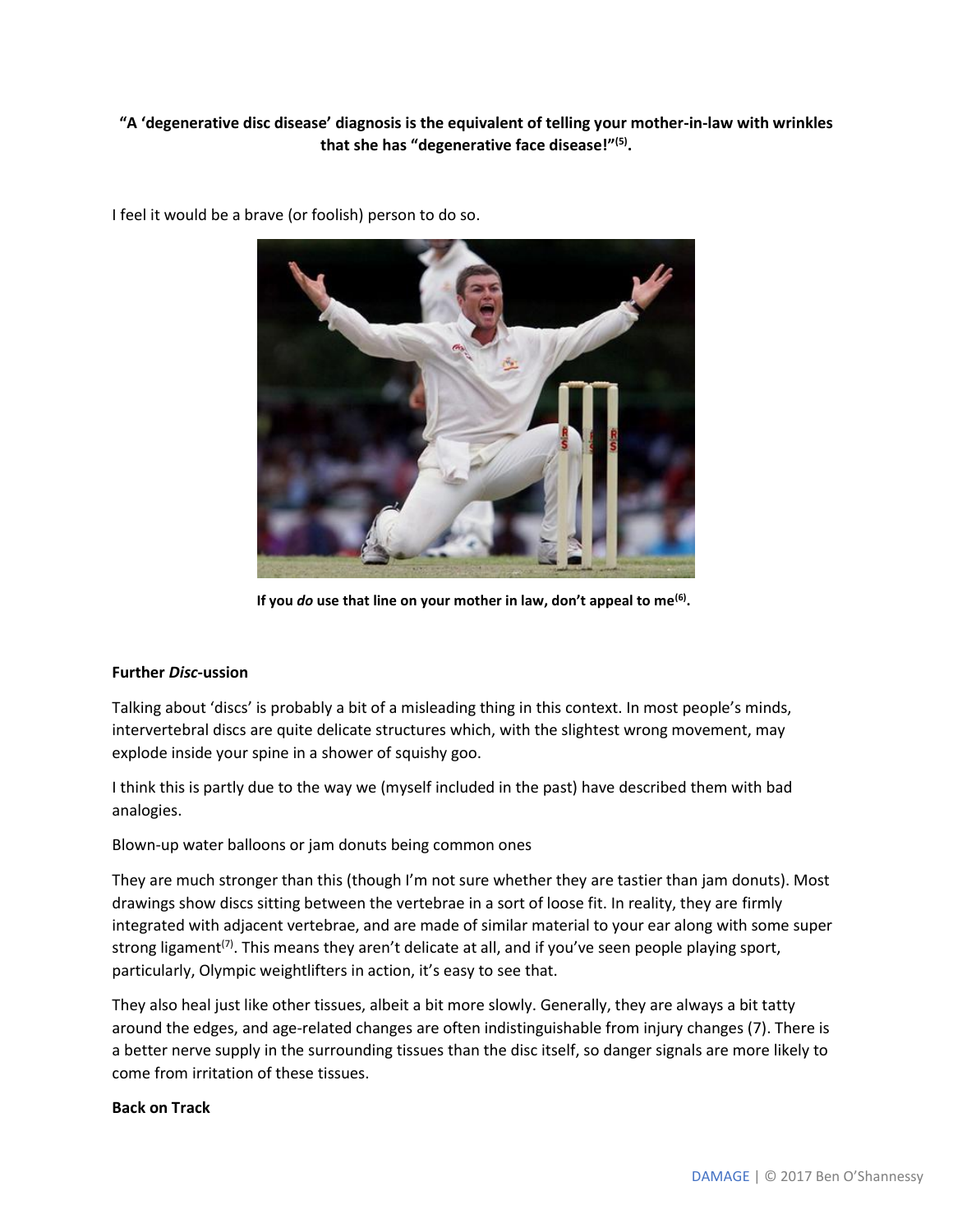Ok, coming back from that tangent (people who have seen would know I love a good tangent), let's talk more about the damage/pain scenario.

I've talked a lot about the back today, but this applies to many areas of the body. The shoulder is another area where we see significant tissue damage, often with little to no pain symptoms. It has been shown that structural changes are quite common in asymptomatic people<sup>(8)</sup>, and one study found asymptomatic shoulder abnormalities were found in 96% of the subjects<sup>(9)</sup>, which is a *lot*.

Now that we know all about pain, tomorrow I want to look at what we can do to *improve* pain…